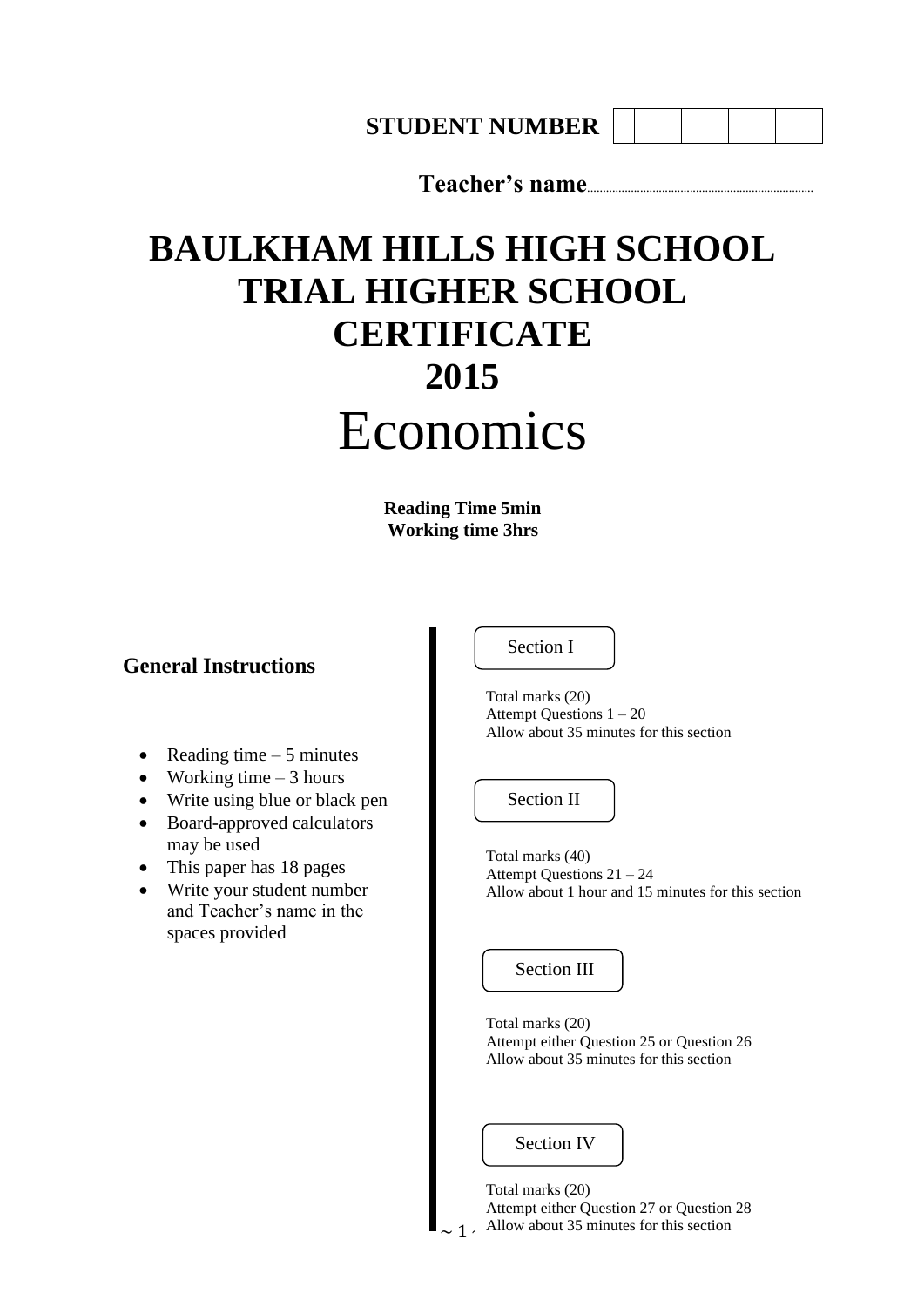#### **SECTION I Total marks (20) Attempt Questions 1 –20 Allow about 35 minutes for this section**

Answer the questions on the **answer sheet provided**

1. If the unemployment rate is below NAIRU what is like to happen in the economy?

\_\_\_\_\_\_\_\_\_\_\_\_\_\_\_\_\_\_\_\_\_\_\_\_\_\_\_\_\_\_\_\_\_\_\_\_\_\_\_\_\_\_\_\_\_\_\_\_\_\_\_\_\_\_\_\_\_\_\_\_\_\_\_\_\_\_\_\_\_\_\_\_\_\_\_

- (A) Inflationary expectations fall, so that the inflation rate tends to slow
- (B) Inflationary expectations rise, so that the inflation rate tends to accelerate
- (C) The inflation rate tends to stay the same, unless there is an exogenous shock to the economy
- (D) The inflation rate is zero as there is only cyclical unemployment
- 2. Which of the following objectives of economic management could potentially conflict?
	- (A) Economic growth and price stability
	- (B) Price stability and equitable distribution of income
	- (C) Economic growth and full employment
	- (D) External stability and price stability
- 3. Which of the following is an indicator of increased international division of global labour markets?
	- (A) Increased flow of unskilled workers from developed countries
	- (B) Increased flow of medium skilled workers to developed countries
	- (C) Increased level of production by transnational companies
	- (D) Increased level of workers income sent back home
- 4. A new coal-powered fire station is built. To reduce the negative externalities the price mechanism should take into account which of the following?
	- (A) Private costs
	- (B) Private costs and benefits
	- (C) Social costs and benefits
	- (D) Social costs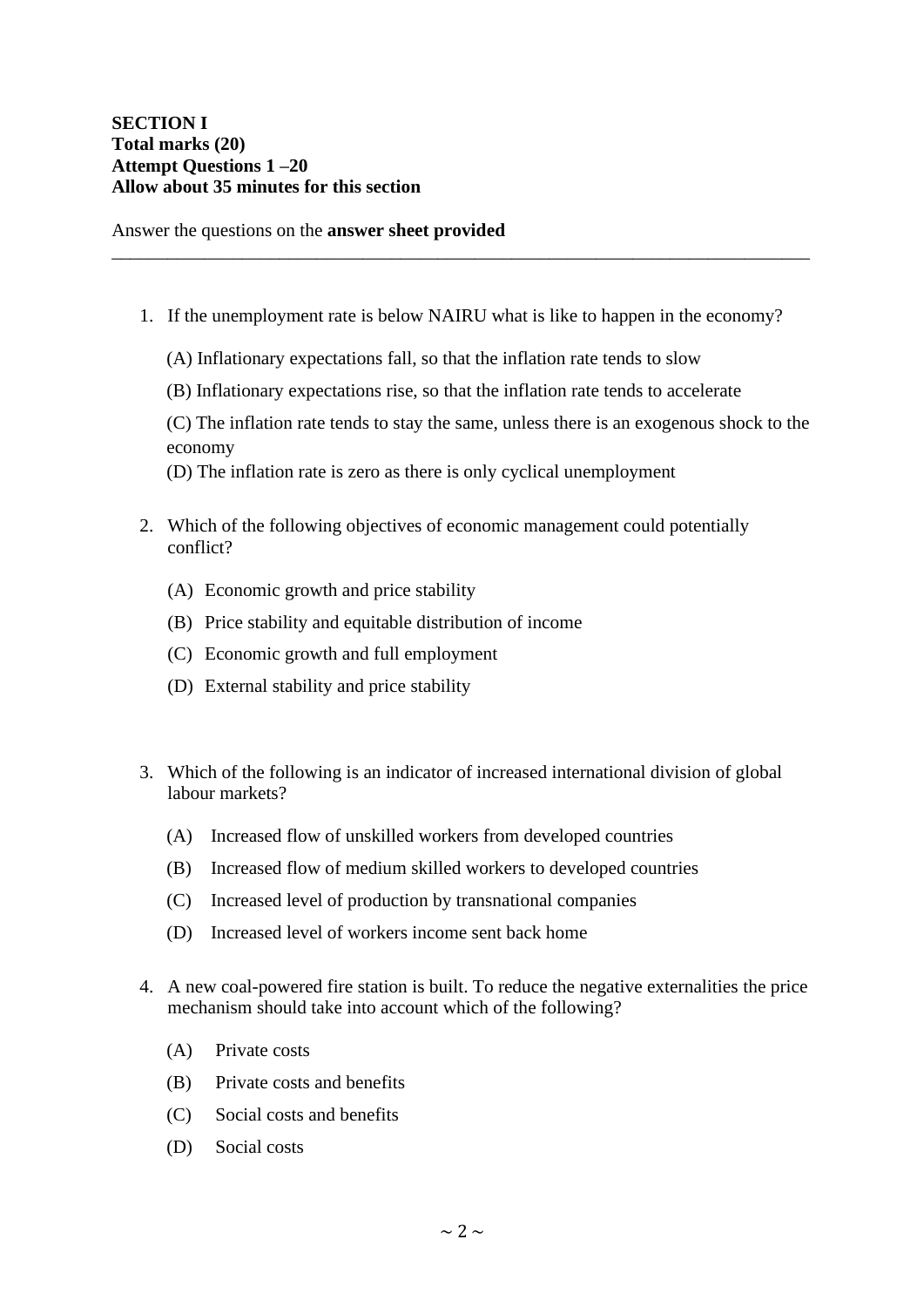5. The following graph shows aggregate supply and aggregate demand curves for a hypothetical economy.



All things being equal, which of the following is likely to cause the shift in the aggregate supply curve to the right from  $AS_1$  to  $AS_2$ ?

- (A) An increase in labour productivity
- (B) An increase in inflationary expectations
- (C) A decrease in an economy's national income
- (D) A decrease in government expenditure on labour market training programs
- 6. The Australian economy is experiencing deflationary pressures. Which of the following options is the most appropriate macroeconomic policy mix for the economy?

|     | Budget outcome   | Domestic market operations               |
|-----|------------------|------------------------------------------|
| (A) | Increase deficit | Sale of government securities by RBA     |
| (B) | Decrease deficit | Sale of government securities by RBA     |
| (C) | Increase deficit | Purchase of government securities by RBA |
| (D) | Decrease deficit | Purchase of government securities by RBA |

- 7. Which of the following impacts is likely to occur in Australia due to an expansion in the international business cycle?
	- (A) Increased demand for exports
	- (B) Increased cyclical unemployment
	- (C) Decreased foreign direct investment
	- (D) Decreased net primary income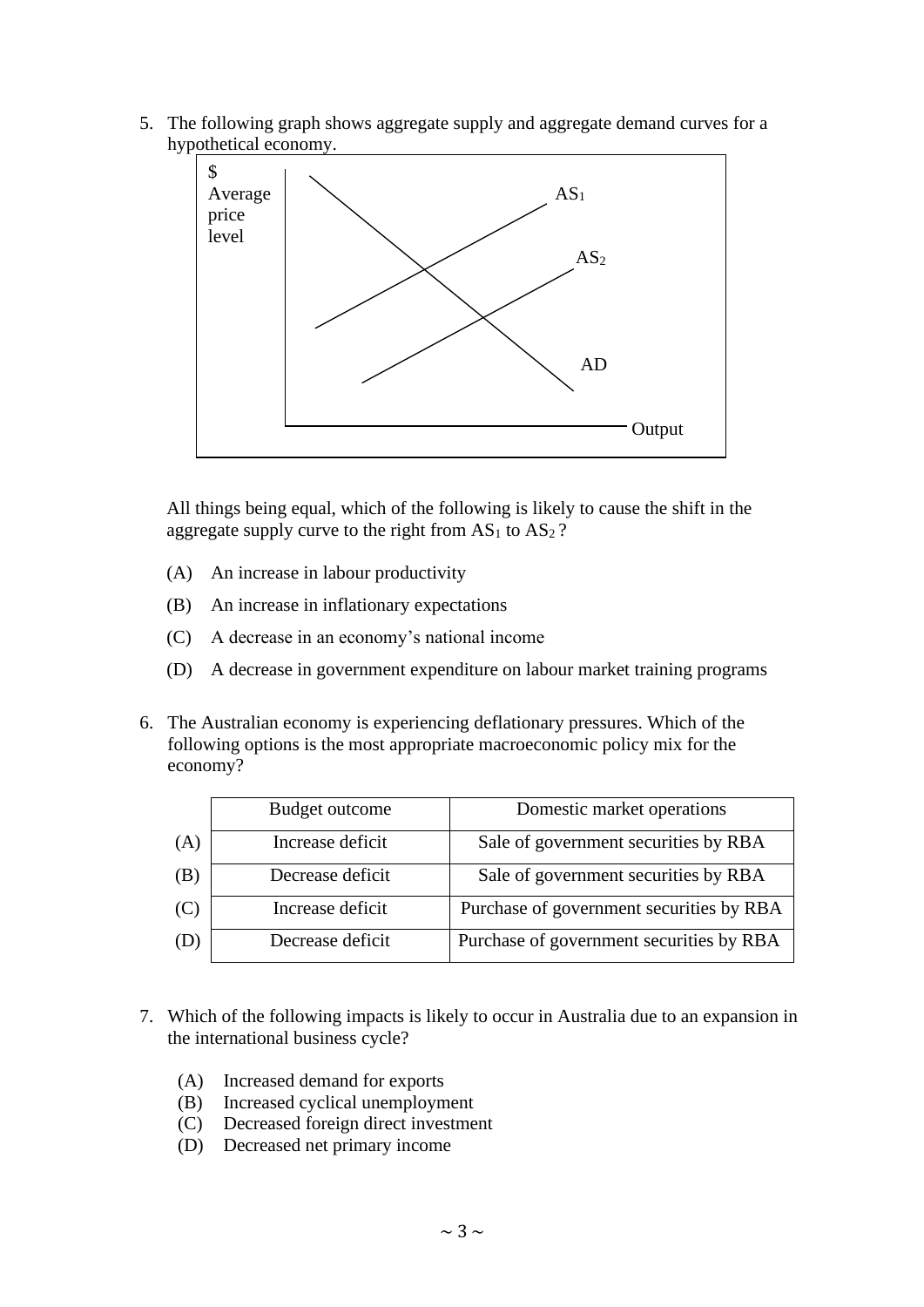- 8. An increase in investment of \$10 000 increase national income by \$40 000. What is the marginal propensity to consume in this case?
	- $(A)$  0.8
	- $(B)$  0.2
	- $(C)$  0.75
	- $(D)$  0.25
- 9. The following table shows the Gini co-efficients for United Craftland.

| Year | Gini-coefficient |
|------|------------------|
|      | 0.65             |
|      |                  |

Which of the following is a most likely cause of the change in the Gini-coefficient between Year 1 and Year 2?

- (A) Decrease in the tax free threshold
- (B) Decrease in the rate of GST tax
- (C) Decrease in the luxury car tax
- (D) Decrease in the marginal tax rate for high income earners
- 10. Which of the following is an example of infrastructure investment to promote economic development?
	- (A) Investment by multinational corporations in manufacturing facilities
	- (B) Investment by multinational corporations in skills training for their workers
	- (C) Investment by government in port construction
	- (D) Investment by government to provide more hospitals and schools
- 11. Which of the following describes the impact of an increase in the quota of imported bananas for the domestic economy?
	- (A) An increase in government revenue and decreased assistance for banana farmers
	- (B) An increase in inflationary pressures and improved international competitiveness of Australian banana farmers
	- (C) An increase in government expenditure and an improvement in the nation's trade balance
	- (D) An increase in imported bananas and a rise in structural unemployment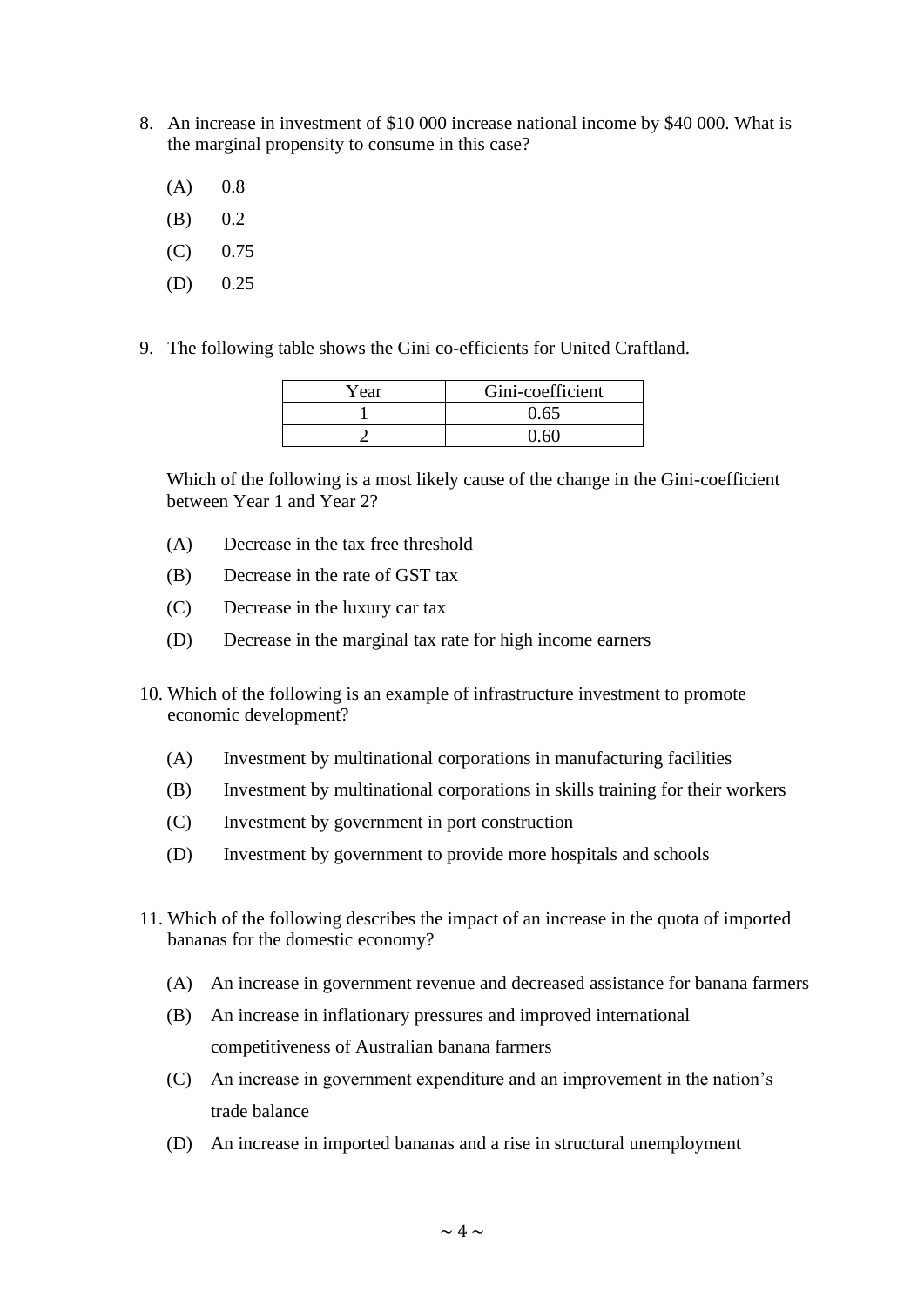| Net balance of component     | \$bn    |
|------------------------------|---------|
| Capital account              | $-1.1$  |
| Direct investment            | 46.1    |
| Net Primary Income           | 29.3    |
| Portfolio investment         | 30.2    |
| <b>Financial derivatives</b> | $-8.5$  |
| <b>Reserve Assets</b>        | $-0.8$  |
| Ne t Secondary Income        | $-1.3$  |
| Other investment             | $-18.7$ |

12. The following shows selected data for the Australian economy

What is the balance on the Financial Account?

- (A) \$76.3
- (B) \$45.9
- (C) \$47.2
- (D) \$48.3

13. The following data relates to Q13 and 14. It shows employment data for Robboland.

|                            | Year 1    | Year 2    |
|----------------------------|-----------|-----------|
| Full time employed persons | 1 200 000 | 1280 000  |
| Part time employed persons | 400 000   | 420 000   |
| Unemployed persons         | 200 000   | 220 000   |
| Working age population     | 3 000 000 | 3 090 000 |

Based on the data in the table what is the change in the labour force participation rate (to the nearest whole number) between Year1 and Year 2?

- (A) 2%
- (B) 4%
- (C) 6%
- (D) 8%

14. What is the likely reason for the change in the participation rate in Robboland?

- (A) A decrease in economic growth during a recession
- (B) A decrease in net migration
- (C) An increase in economic growth during a boom
- (D) An increase in net migration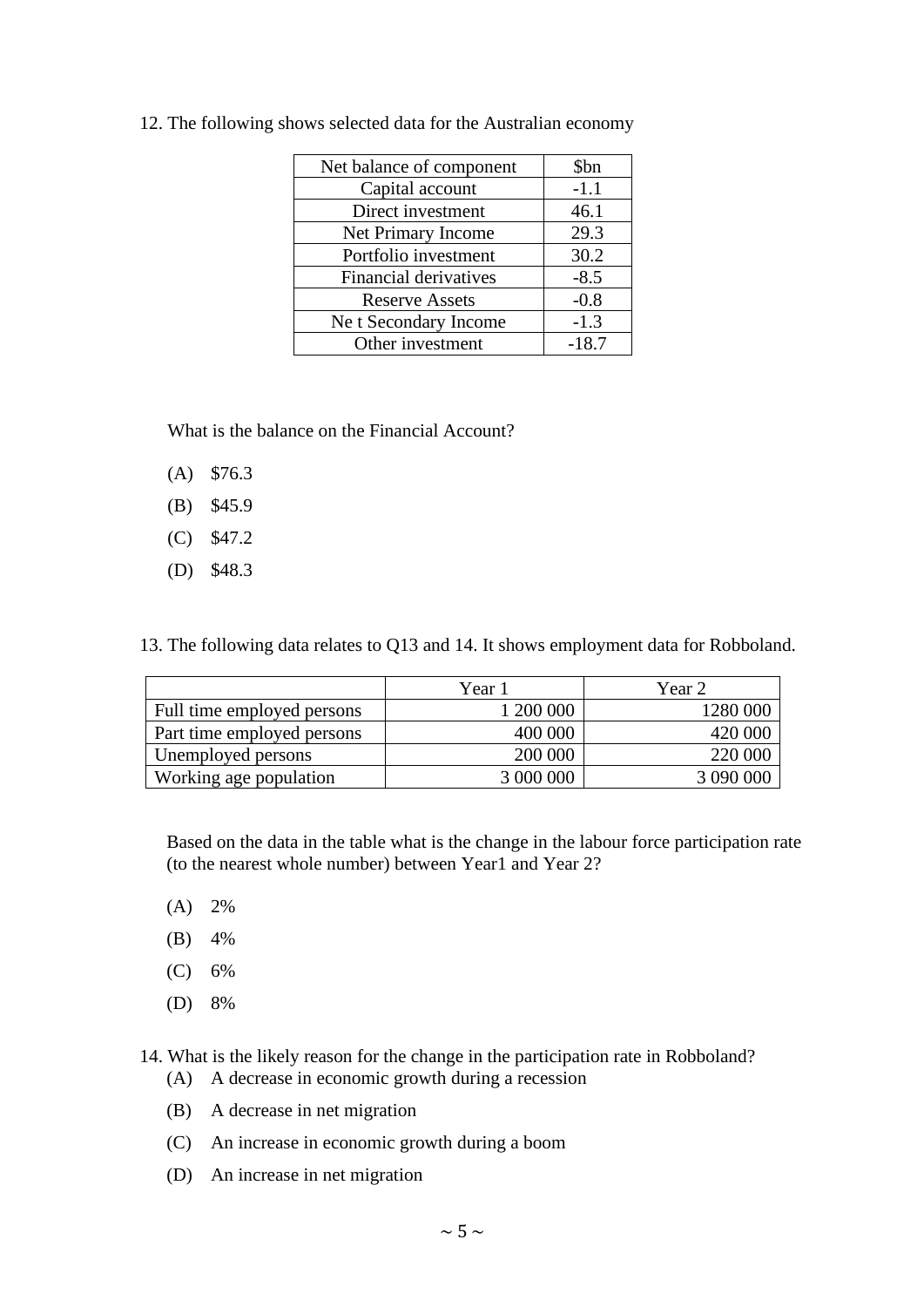- 15. Which of the following describes the role of the IMF?
	- (A) A forum of promoting greater economic development and improved living standards
	- (B) An international organisation that promotes financial stability amongst developed and developing countries
	- (C) An international organisation seeking to achieve increased levels of free trade and improved wealth of developed nations
	- (D) A government forum of developed nations to discuss contemporary economic conditions within the global economy
- 16. An Australian bank purchases another bank in the US. Which of the following reflects how this transaction will be recorded on the balance of payments?

| (A, | <b>Current Account</b>   | Net services         |
|-----|--------------------------|----------------------|
| (B  | <b>Financial Account</b> | Portfolio investment |
| (C) | <b>Financial Account</b> | Direct investment    |
|     | <b>Current Account</b>   | Net primary income   |

17. Which of the following is most likely to cause an appreciation of the Australian dollar?

|     | Demand for \$A | Supply of \$A |
|-----|----------------|---------------|
| (A) | Increase       | Increase      |
| (B) | Increase       | Decrease      |
| (C) | Decrease       | Decrease      |
| (D) | Decrease       | Increase      |

18. What changes will occur to the automatic stabilisers during a sustained decrease in the level of economic activity?

|     | <b>Welfare Payments</b> | <b>Taxation Revenue</b> |
|-----|-------------------------|-------------------------|
| (A) | Decrease                | Increase                |
| (B) | Decrease                | Decrease                |
| (C) | Increase                | Increase                |
| (D  | Increase                | Decrease                |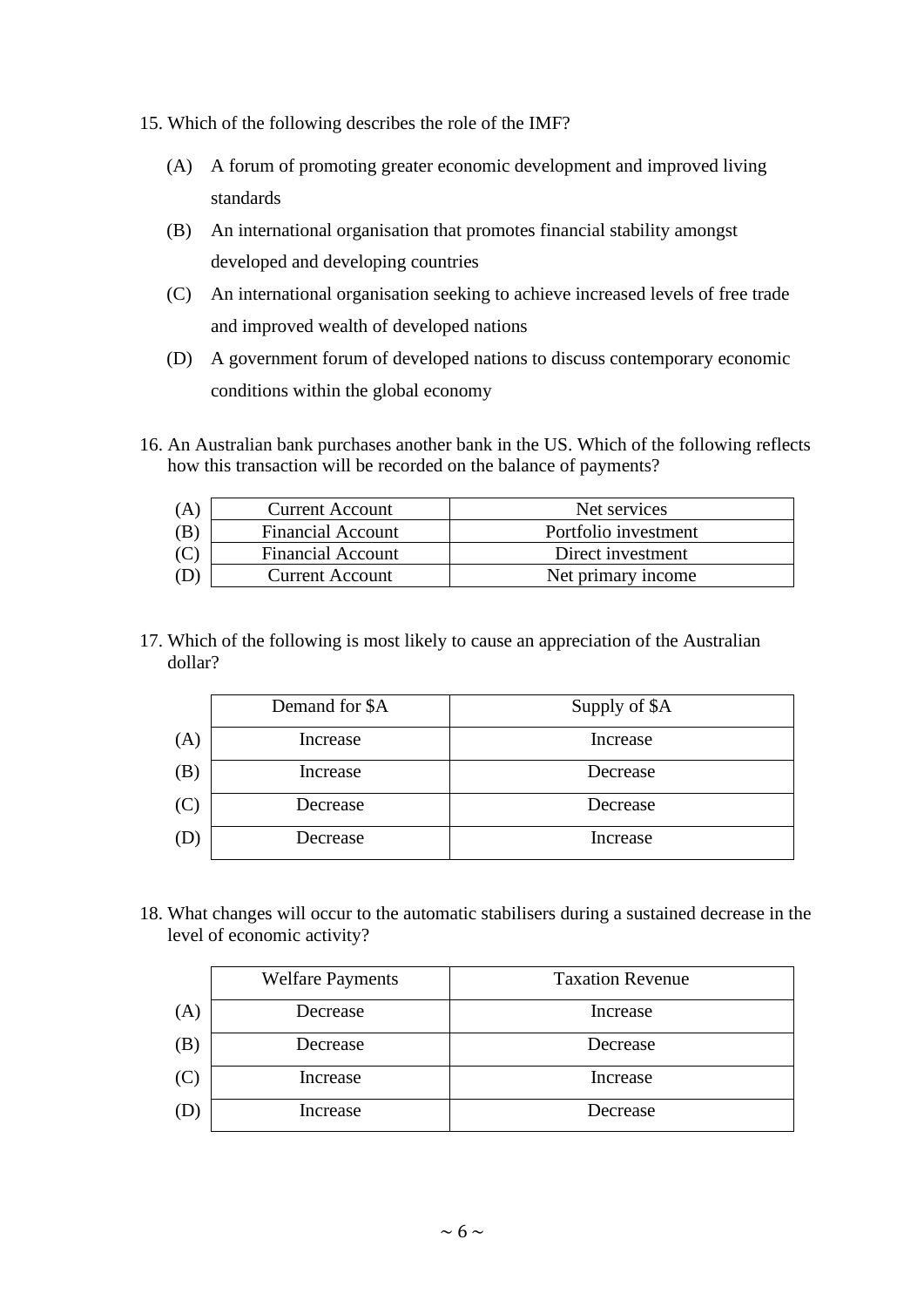19. The table shows selected data for Coryland.

| Item                   | <i><b>\$millions</b></i> |
|------------------------|--------------------------|
| Savings                | 1 200                    |
| Taxation               | 750                      |
| <b>Imports</b>         | 700                      |
| Investment             | 600                      |
| Government expenditure | 1 0 0 0                  |
| <b>Exports</b>         |                          |

According to the data, what is the likely impact on the level of economic activity and the fiscal stance in Coryland?

|    | Economic activity | <b>Fiscal Stance</b> |
|----|-------------------|----------------------|
| (A | Decrease          | contractionary       |
| ΈB | Decrease          | expansionary         |
|    | Increase          | contractionary       |
|    | Increase          | expansionary         |

20. The table shows inflation data for Juventeus.

| Year | <b>Consumer Price Index</b> |
|------|-----------------------------|
|      | 100                         |
|      | 115                         |
|      | 130                         |

Which of the following statements is correct about Juventeus?

- (A) In Year 2 the inflation rate is approximately 13%.
- (B) In Year 3 the inflation rate is higher than Year 2.
- (C) In Year 3 the inflation rate is lower than Year 2.
- (D) In Year 3 the inflation rate is unchanged.

#### **End of Section I**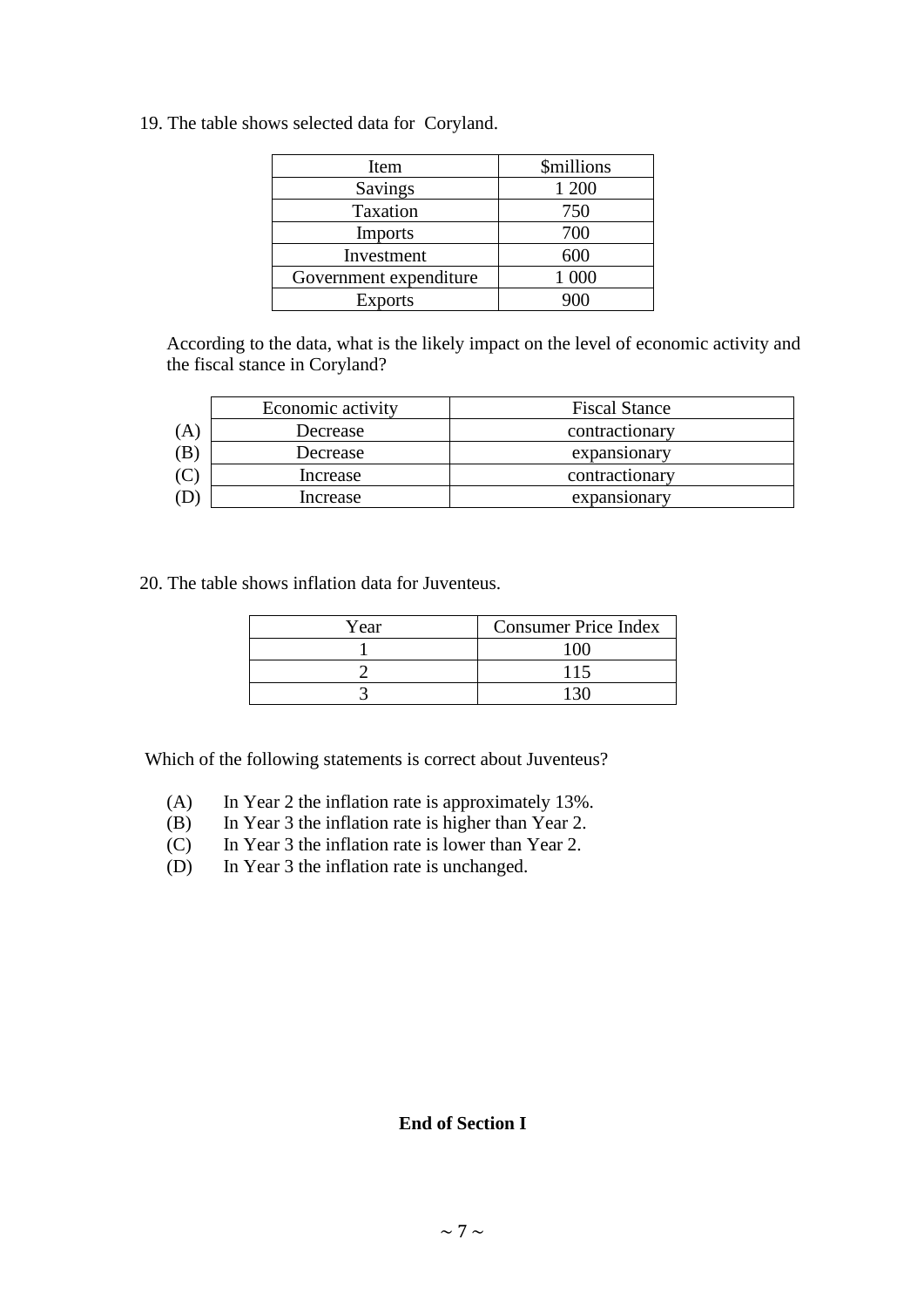#### **Section II Total marks (40) Attempt Questions 21-24 Allow about 1 hour and 15 minutes for this section**

Answer the questions in the **spaces provided**

| <b>Question 21</b> (10 marks)                                  | <b>Marks</b> |
|----------------------------------------------------------------|--------------|
| (a) Distinguish between renewable and non-renewable resources. | 2            |
|                                                                |              |
|                                                                |              |
|                                                                |              |
|                                                                |              |
|                                                                |              |
|                                                                |              |
|                                                                |              |

(b) Outline an example of ONE regulation used by the Australian government to limit negative externalities affecting the natural environment.

**2**

………………………………………………………………………………………………… ………………………………………………………………………………………………… ………………………………………………………………………………………………… ………………………………………………………………………………………………… ………………………………………………………………………………………………....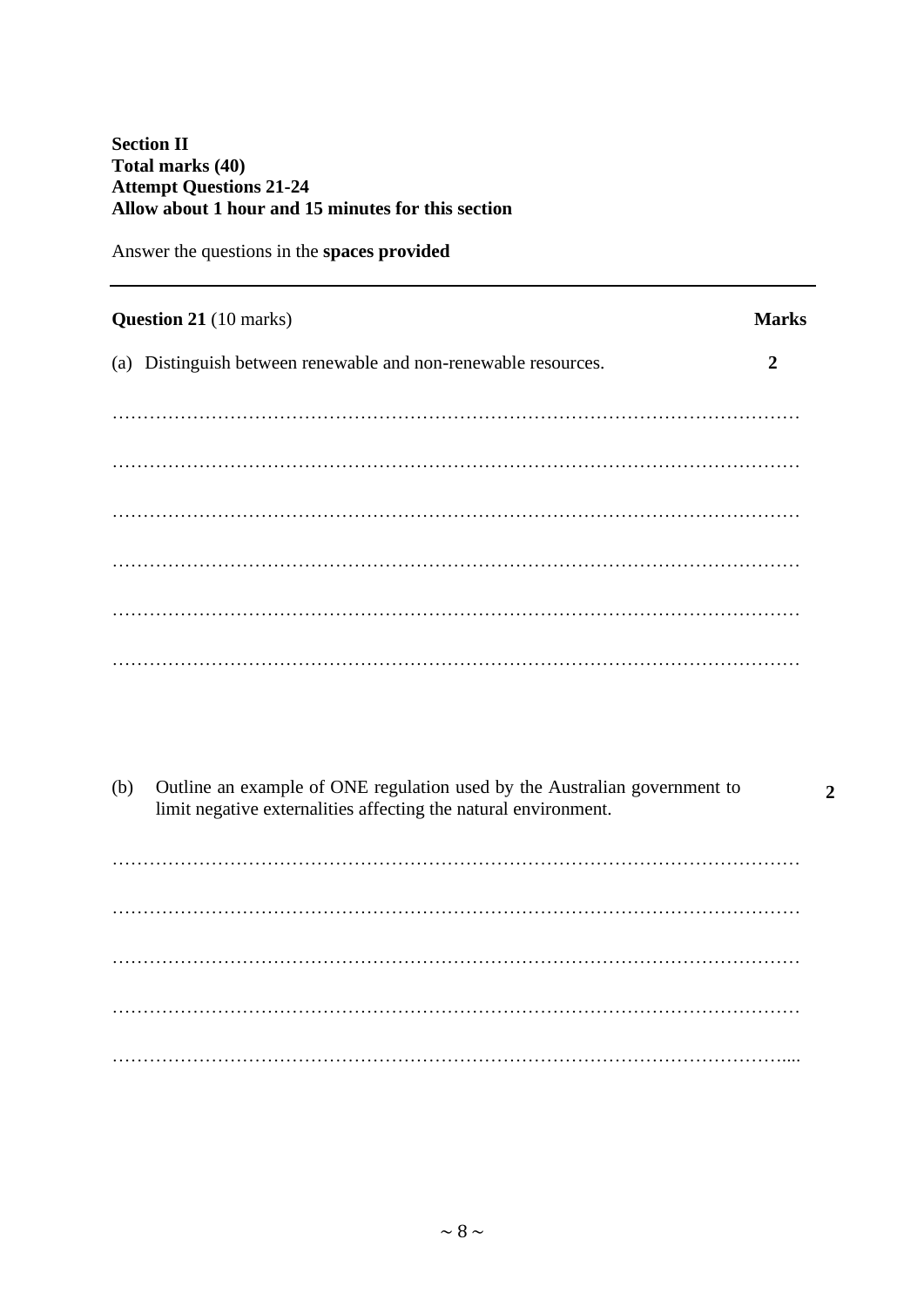| (c) | Explain ONE advantage of a market-based policy in addressing climate<br>change. | $\boldsymbol{2}$ |
|-----|---------------------------------------------------------------------------------|------------------|
|     |                                                                                 |                  |
|     |                                                                                 |                  |
|     |                                                                                 |                  |
|     |                                                                                 |                  |
|     |                                                                                 |                  |
|     |                                                                                 |                  |
| (d) | Discuss the effectiveness of Australia's management of climate change.          | $\boldsymbol{4}$ |
|     |                                                                                 |                  |
|     |                                                                                 |                  |
|     |                                                                                 |                  |
|     |                                                                                 |                  |
|     |                                                                                 |                  |
|     |                                                                                 |                  |
|     |                                                                                 |                  |
|     |                                                                                 |                  |
|     |                                                                                 |                  |
|     |                                                                                 |                  |
|     |                                                                                 |                  |
|     |                                                                                 |                  |

(c) Explain ONE advantage of a market-based policy in addressing climate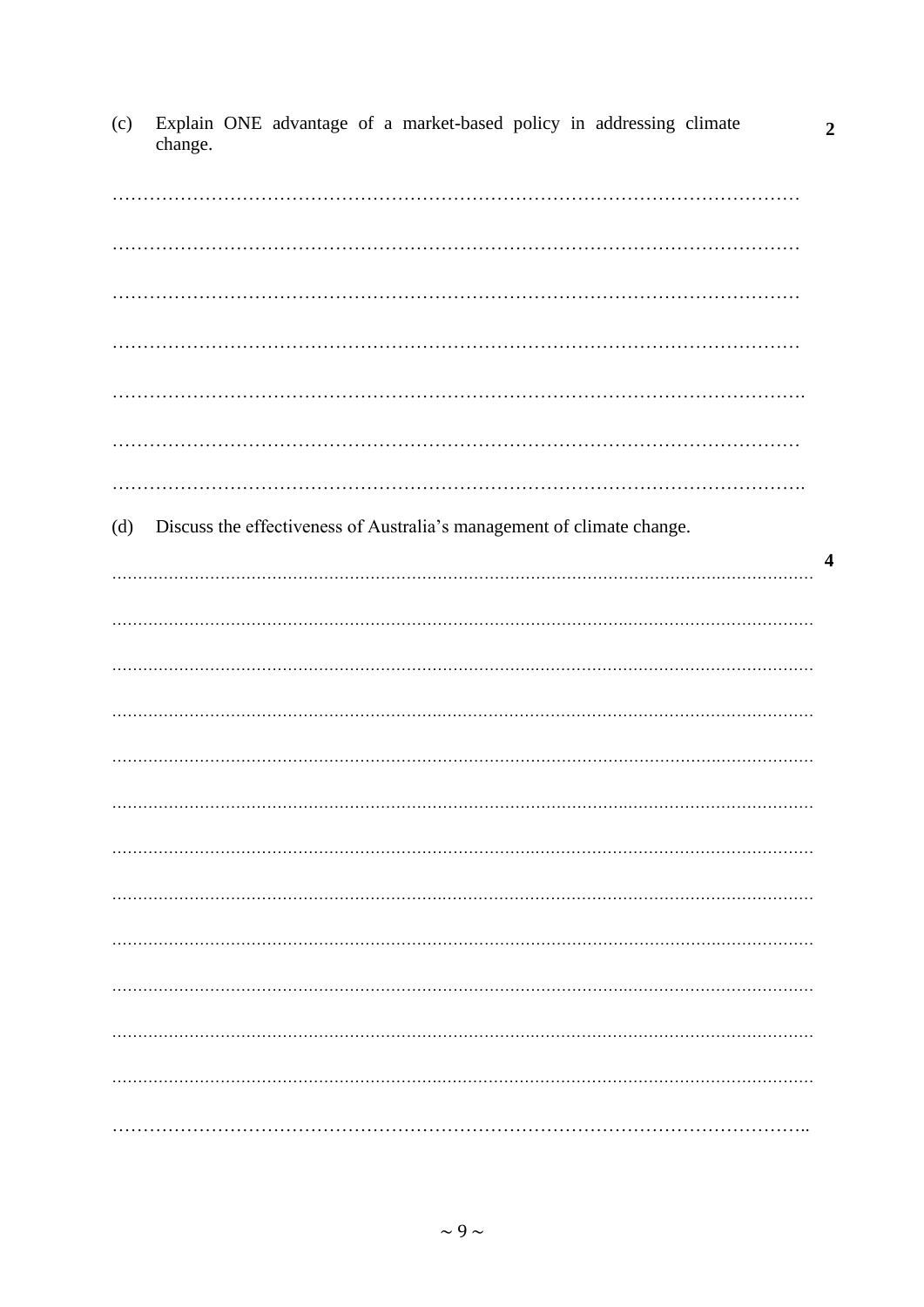#### Question 22 (10 marks)

#### **Marks**

(a) Distinguish between the headline rate and underlying rate of inflation.  $\overline{2}$ 

(b) Explain TWO effects of an increase in inflation on the value of the Australian currency. 3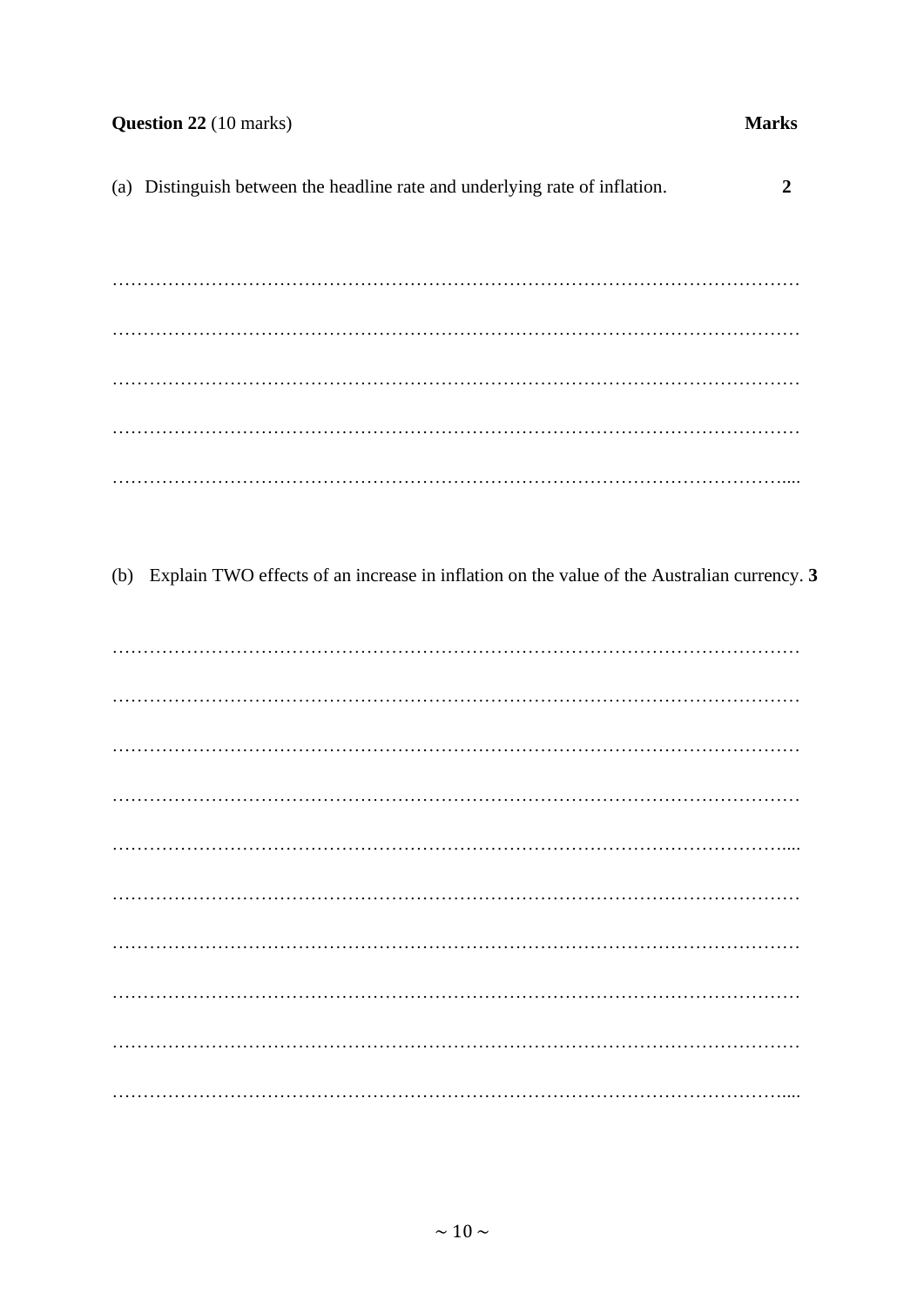| (c) Evaluate the RBA's role in influencing the exchange rate | 5 |
|--------------------------------------------------------------|---|
|                                                              |   |
|                                                              |   |
|                                                              |   |
|                                                              |   |
|                                                              |   |
|                                                              |   |
|                                                              |   |
|                                                              |   |
|                                                              |   |
|                                                              |   |
|                                                              |   |
|                                                              |   |
|                                                              |   |
|                                                              |   |
|                                                              |   |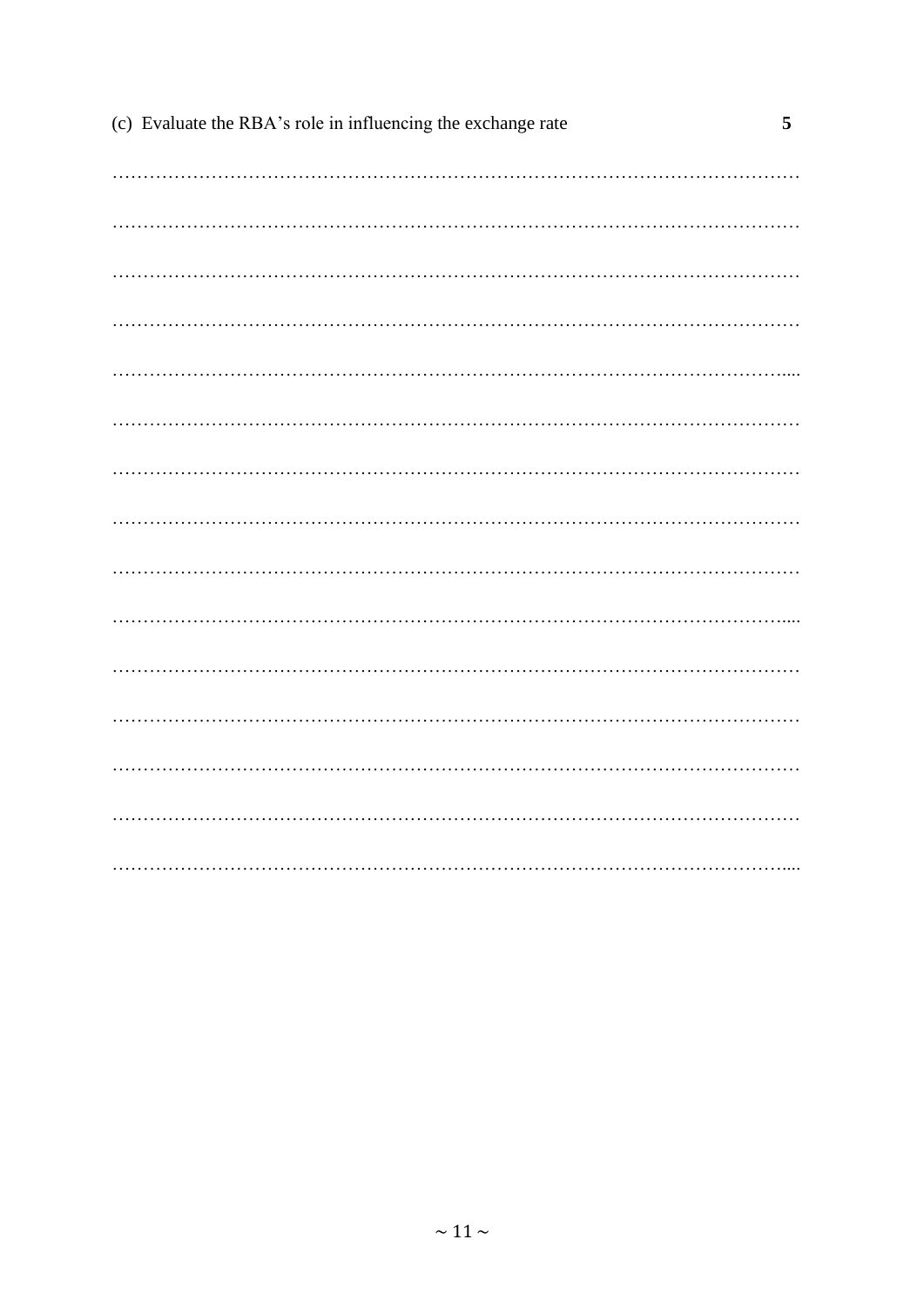## **Question 23** (10 marks) **Marks**

| Year                                                 | FT employed                                                            | PT employed | Unemployed | Civilian popn                                                                            | Real GDP |
|------------------------------------------------------|------------------------------------------------------------------------|-------------|------------|------------------------------------------------------------------------------------------|----------|
|                                                      | persons                                                                | persons     | persons    | $15+ years$                                                                              |          |
| 2014-15                                              | 8 0 7 6 200                                                            | 3 506 100   | 756 700    | 19 069 200                                                                               | 2.7%     |
|                                                      | (a) Calculate the size of the labour force in 2014-15.<br>$\mathbf{1}$ |             |            |                                                                                          |          |
| (b) Calculate the unemployment rate in 2014-15.<br>1 |                                                                        |             |            |                                                                                          |          |
|                                                      |                                                                        |             |            |                                                                                          |          |
|                                                      |                                                                        |             |            |                                                                                          |          |
| run.                                                 |                                                                        |             |            | (c) Explain the trade-off that may exist between unemployment and inflation in the short | 3        |
|                                                      |                                                                        |             |            |                                                                                          |          |
|                                                      |                                                                        |             |            |                                                                                          |          |
|                                                      |                                                                        |             |            |                                                                                          |          |
|                                                      |                                                                        |             |            |                                                                                          |          |
|                                                      |                                                                        |             |            |                                                                                          |          |
|                                                      |                                                                        |             |            |                                                                                          |          |
|                                                      |                                                                        |             |            |                                                                                          |          |
|                                                      |                                                                        |             |            |                                                                                          |          |
|                                                      |                                                                        |             |            |                                                                                          |          |
|                                                      |                                                                        |             |            |                                                                                          |          |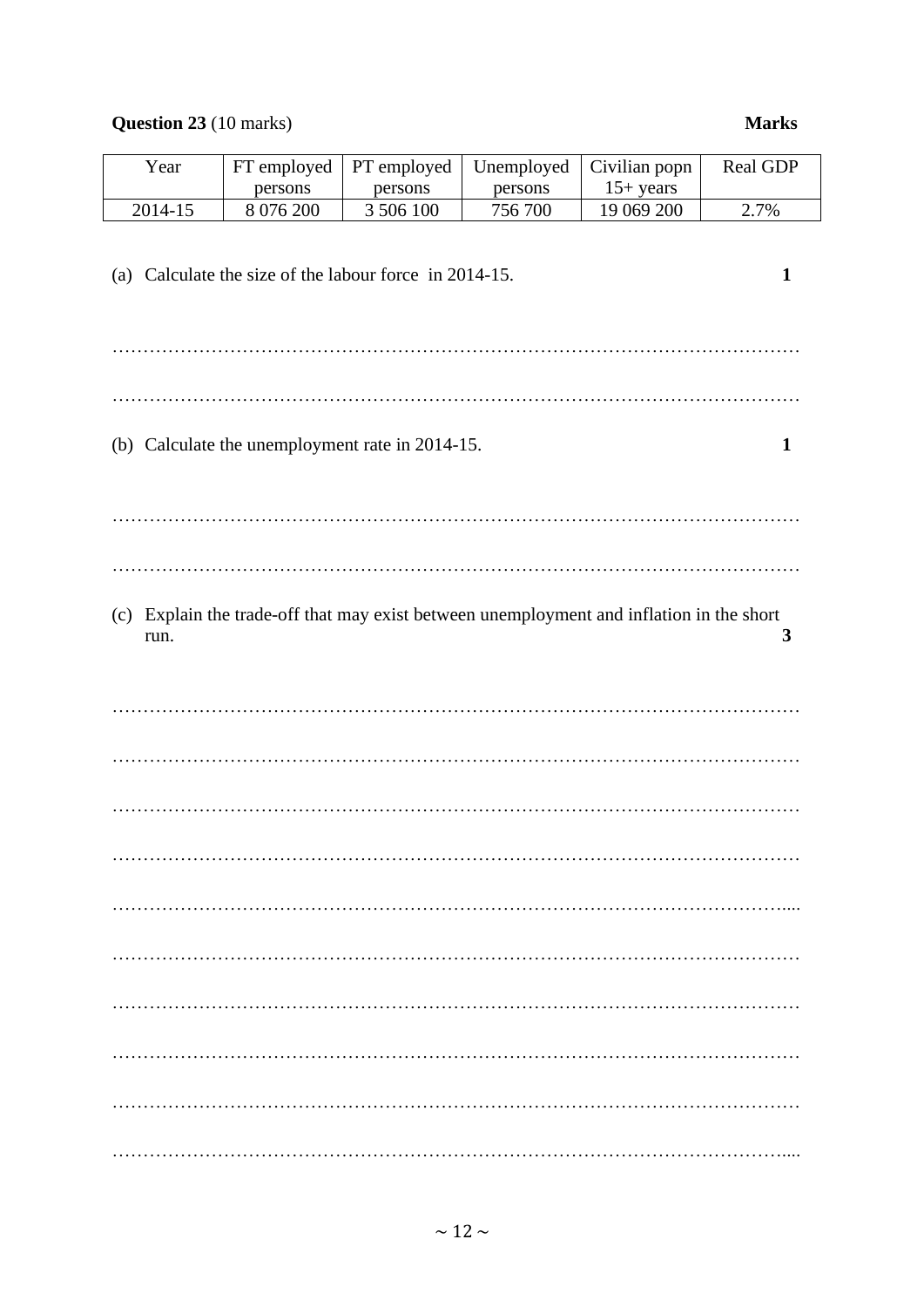| (d) Discuss the causes of unemployment in an economy. |  |
|-------------------------------------------------------|--|
|                                                       |  |
|                                                       |  |
|                                                       |  |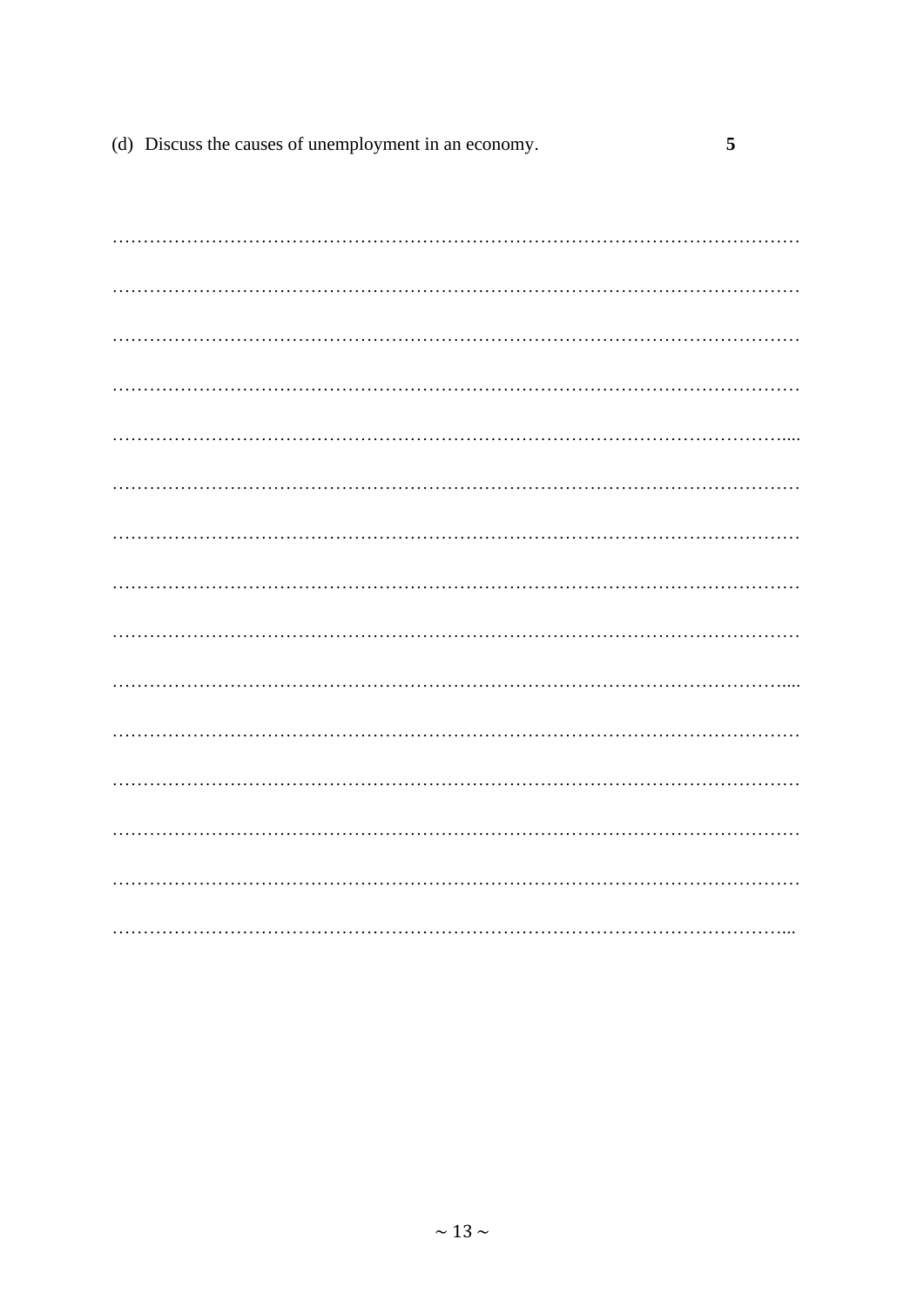# **Question 24** (10 marks)

#### **Marks**

The table shows selected data for an economy

| Year                                                                                                                                            | Nominal GDP (\$bn) | Consumer Price Index |  |  |
|-------------------------------------------------------------------------------------------------------------------------------------------------|--------------------|----------------------|--|--|
| $\mathbf{1}$                                                                                                                                    | 250                | 100                  |  |  |
| $\overline{c}$                                                                                                                                  | 267                | 104                  |  |  |
| (a) Calculate the real economic growth rate between Year 1 and 2.<br>$\overline{2}$                                                             |                    |                      |  |  |
|                                                                                                                                                 |                    |                      |  |  |
|                                                                                                                                                 |                    |                      |  |  |
|                                                                                                                                                 |                    |                      |  |  |
| (b) In an economy other than Australia, explain the role of investment in influencing<br>economic growth, both in the short and long term.<br>4 |                    |                      |  |  |
|                                                                                                                                                 |                    |                      |  |  |
|                                                                                                                                                 |                    |                      |  |  |
|                                                                                                                                                 |                    |                      |  |  |
|                                                                                                                                                 |                    |                      |  |  |
|                                                                                                                                                 |                    |                      |  |  |
|                                                                                                                                                 |                    |                      |  |  |
|                                                                                                                                                 |                    |                      |  |  |
|                                                                                                                                                 |                    |                      |  |  |
|                                                                                                                                                 |                    |                      |  |  |
|                                                                                                                                                 |                    |                      |  |  |
|                                                                                                                                                 |                    |                      |  |  |
|                                                                                                                                                 |                    |                      |  |  |
|                                                                                                                                                 |                    |                      |  |  |
|                                                                                                                                                 |                    |                      |  |  |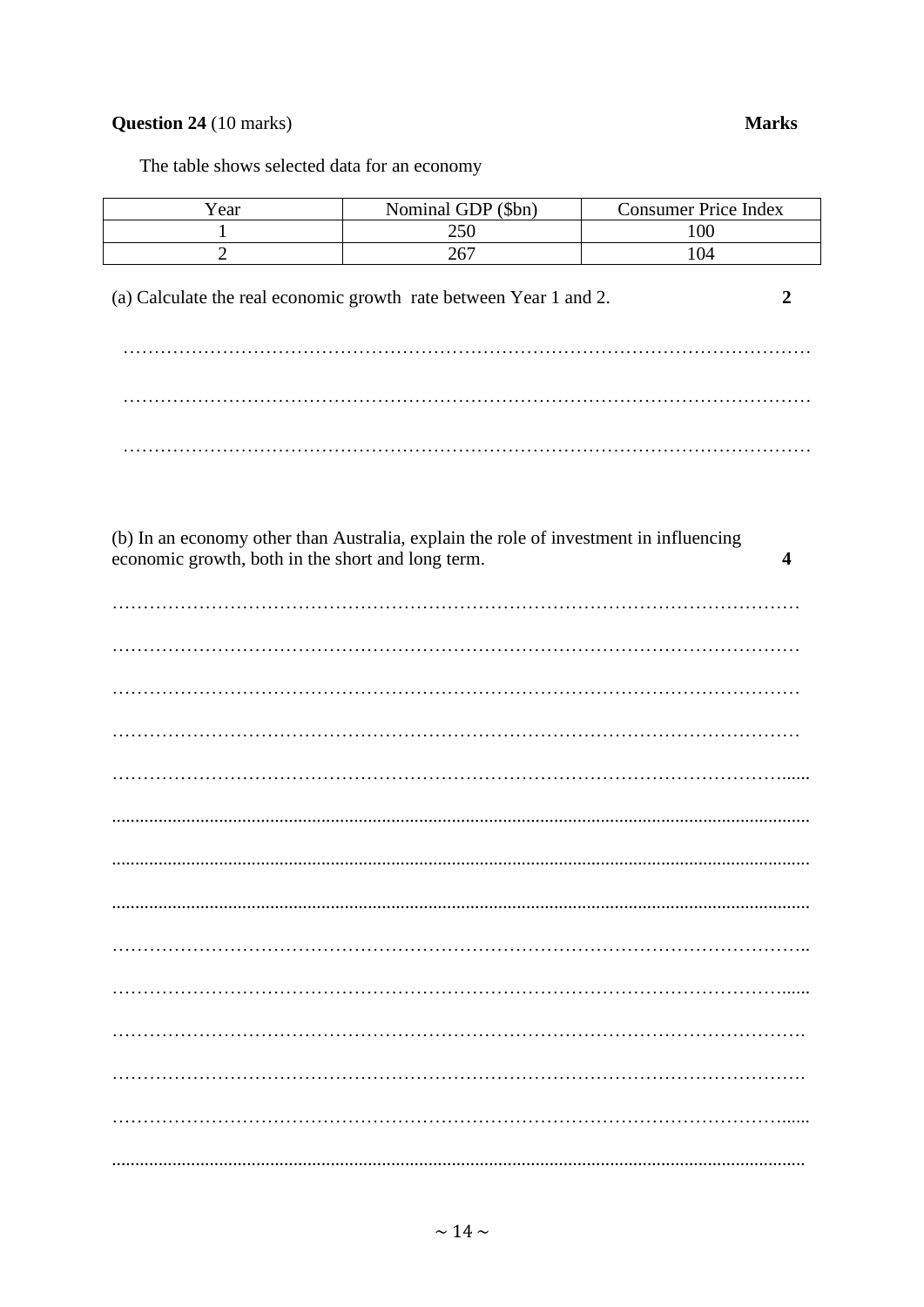(c) Explain the impacts of high economic growth on Australia's balance of payments. 5 

**End of Section II**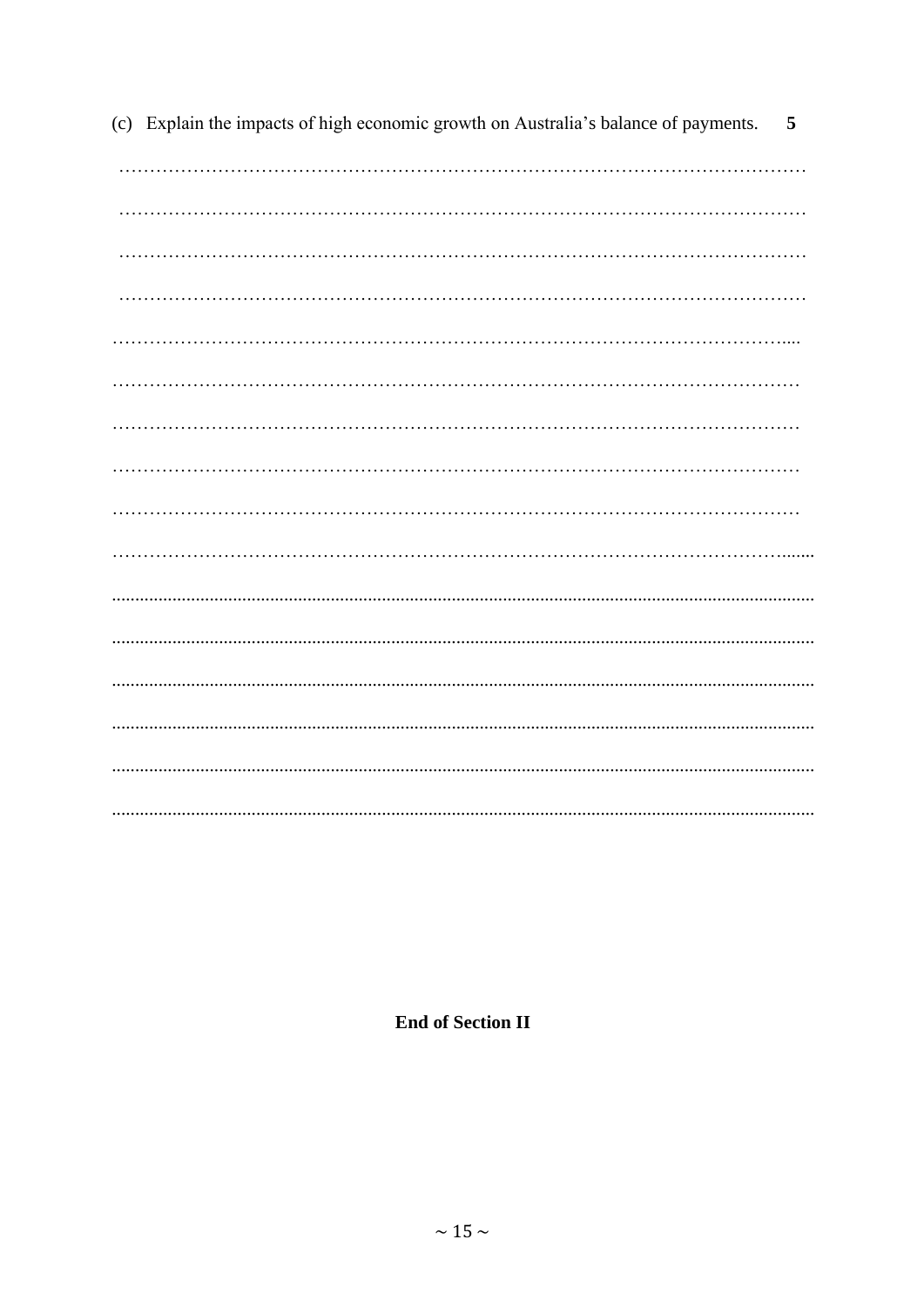#### **Section III Total marks (20) Attempt either Question 25 or Question 26 Allow about 35 minutes for this section**

Answer the question on the writing paper provided.

In your answer you will be assessed on how well you:

• demonstrate knowledge and understanding relevant to the question

\_\_\_\_\_\_\_\_\_\_\_\_\_\_\_\_\_\_\_\_\_\_\_\_\_\_\_\_\_\_\_\_\_\_\_\_\_\_\_\_\_\_\_\_\_\_\_\_\_\_\_\_\_\_\_\_\_\_\_\_\_\_\_\_\_\_\_\_\_\_\_\_\_\_\_

**\_\_\_\_\_\_\_\_\_\_\_\_\_\_\_\_\_\_\_\_\_\_\_\_\_\_\_\_\_\_\_\_\_\_\_\_\_\_\_\_\_\_\_\_\_\_\_\_\_\_\_\_\_\_\_\_\_\_\_\_\_\_\_\_\_\_\_\_\_\_\_\_\_\_\_**

- use the information provided
- apply relevant economic terms, concepts, relationships and theory
- present a sustained, logical and cohesive response

#### **Question 25** (20 marks)

Analyse how monetary policy affects economic growth, inflation and unemployment.



a significant influence on aggregate demand and inflation. The extent to which lower In responding to cyclical developments and inflation pressures, monetary policy has interest rates lead to extra demand will depend on how households and businesses alter their behaviour regarding borrowing and investing, as well as consuming and saving. These responses are often described as occurring via a number of different channels. *Christopher Kent Assistant Governor RBA 2015*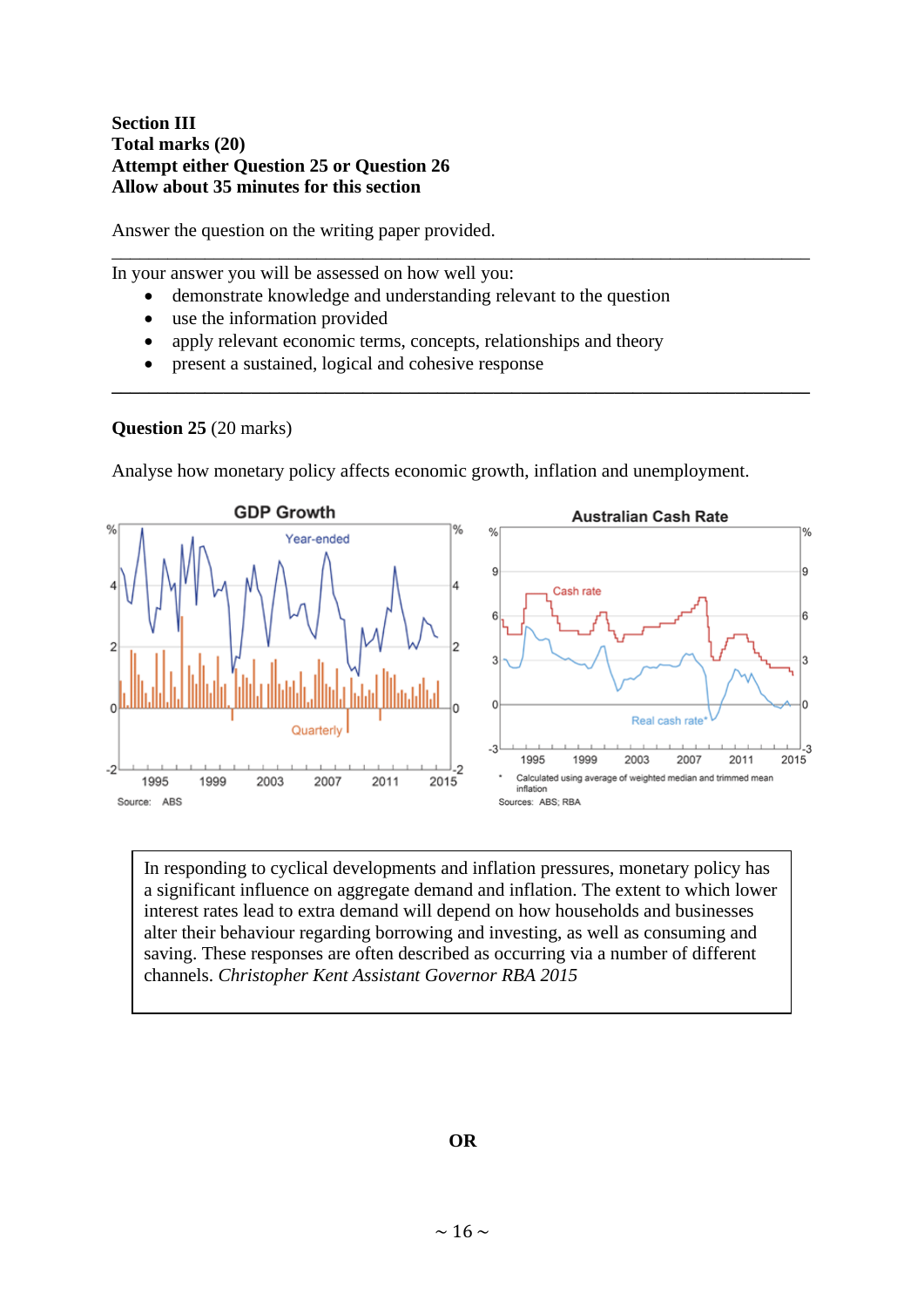#### **Question 26** (20 marks)





is currently going through a period of below-trend economic growth, which has "The Australian economy is adjusting to the end of the resource investment boom and affected fiscal settings. This Budget deliberately redirects spending towards areas that will build a stronger economy, recognising the importance of growth to fiscal sustainability……Building infrastructure to support economic growth, create jobs and link businesses to markets in Australia's regions and cities." *Budget speech 2015*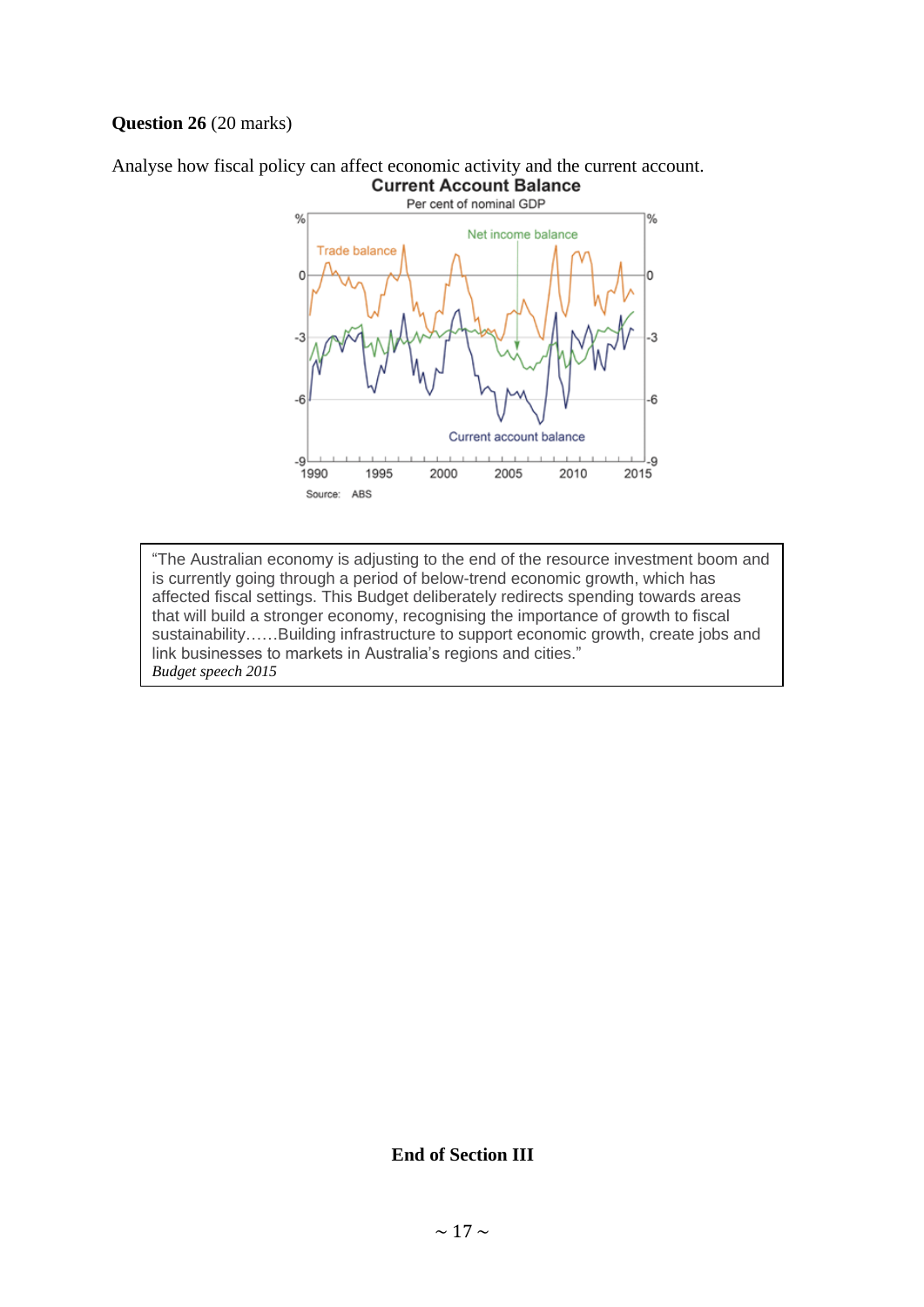#### **Section IV Total marks (20) Attempt either Question 27 or Question 28 Allow about 35 minutes for this section**

Answer the question on the writing paper provided.

In your answer you will be assessed on how well you:

- demonstrate knowledge and understanding relevant to the question
- apply relevant economic information, terms, concepts and theory
- present a sustained, logical and cohesive response

#### **Question 27** (20 marks)

Explain how international organisations and economic forums impact on the distribution of income and wealth in the global economy.

\_\_\_\_\_\_\_\_\_\_\_\_\_\_\_\_\_\_\_\_\_\_\_\_\_\_\_\_\_\_\_\_\_\_\_\_\_\_\_\_\_\_\_\_\_\_\_\_\_\_\_\_\_\_\_\_\_\_\_\_\_\_\_\_\_\_\_\_\_\_\_\_\_\_\_

\_\_\_\_\_\_\_\_\_\_\_\_\_\_\_\_\_\_\_\_\_\_\_\_\_\_\_\_\_\_\_\_\_\_\_\_\_\_\_\_\_\_\_\_\_\_\_\_\_\_\_\_\_\_\_\_\_\_\_\_\_\_\_\_\_\_\_\_\_\_\_\_\_\_\_

#### **OR**

#### **Question 28** (20 marks)

Explain the impact of recent changes in the domestic and global economy on Australia's trade and financial flows.

**End of paper**